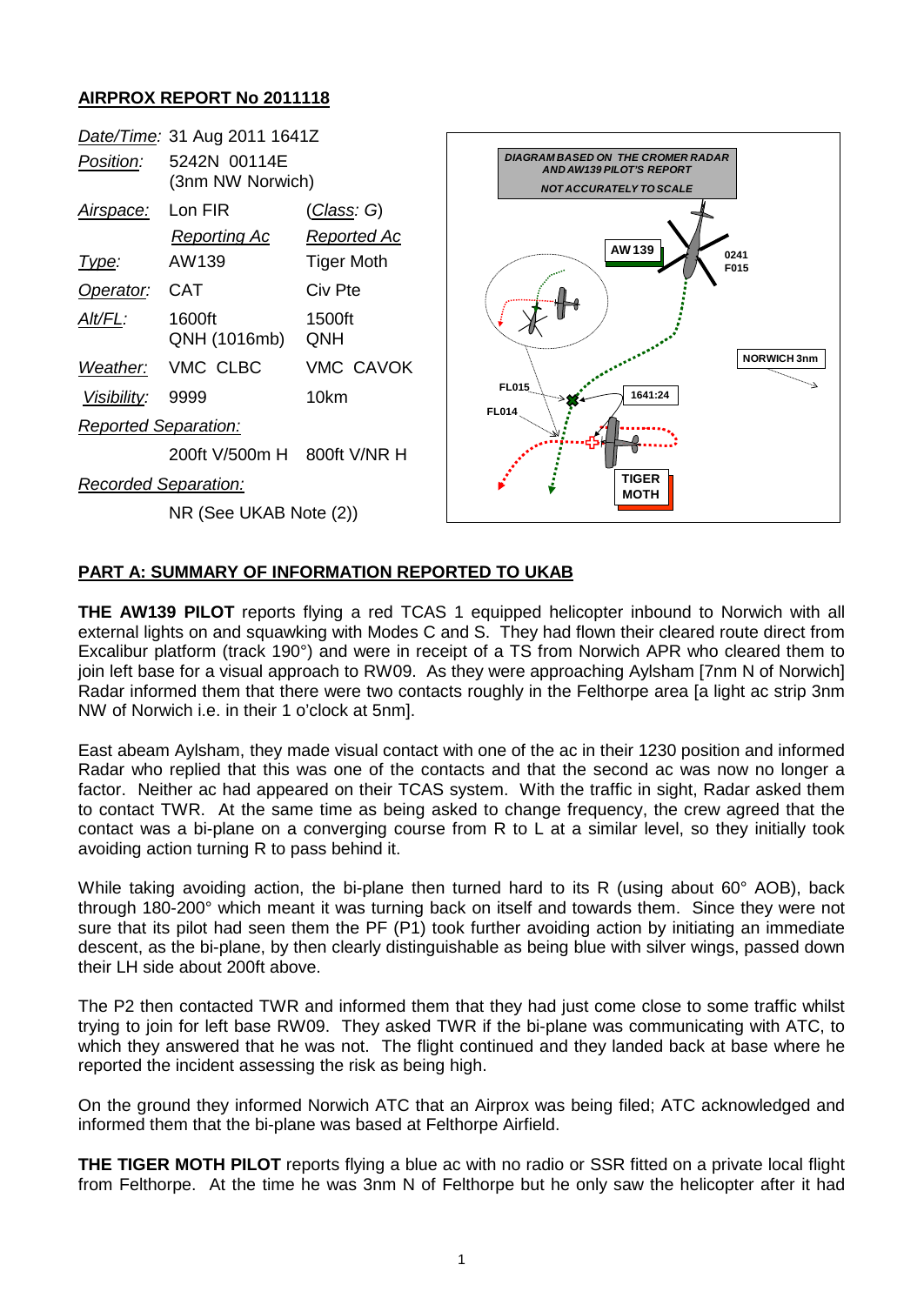passed under him about 1000ft below. He took no avoidance as the ac had passed below him and assessed that there was no risk, but reported the incident to the QFI on landing.

**THE FELTHORPE FLYING GROUP** representative reports that he understands that the AW139 pilot helicopter reported an Airprox with a blue and silver Tiger Moth near Felthorpe airfield. He spoke to the Tiger Moth pilot who stated that he saw the helicopter clearly before it passed an estimated 500 to 700ft below him; his passenger had also seen it. The Tiger Moth was at 1500ft at a position near the disused airfield at Oulton, 3nm WNW Aylsham, 6nm N of Felthorpe, in the open FIR.

He further understands from Norwich ATC that that the helicopter pilot was informed about the Tiger Moth, reported seeing it and only later decided to file an Airprox. In the open FIR the rule if 'see and avoid' pertains and if the helicopter pilot saw the Tiger Moth and was concerned about its proximity, he should have taken avoiding action – the Tiger Moth pilot saw no need for any such action.

**THE NORWICH APR CONTROLLER** reports that the AW139 helicopter was inbound from Southern North Sea gas rigs. On crossing the coast at Cromer he called traffic operating around Northrepps Airfield. Further traffic was then called near Felthorpe, two primary contacts height and type unknown. After about a further 3nm the AW139 helicopter reported that one of the contacts was in sight and since the other contact was no longer a factor he transferred the helicopter to TWR.

The pilot subsequently advised that he would be filing an Airprox.

UKAB Note (1): The Norwich METAR was:

METAR: EGSH 311620Z 05006KT 9999 BKN045 15/07 Q1016=

**ATSI** reports that the Airprox occurred at 1640:59, 5.6nm N of Norwich Airport in Class G airspace.

The AW139 was inbound to Norwich IFR from the N, having departed the Exalibur Oil Platform and was in receipt of a TS from Norwich Radar.

The Tiger Moth was operating VFR on a local detail from Felthorpe airfield, situated 3nm NW of Norwich Airport. The Tiger Moth was non-radio and not in receipt of an Air Traffic Service. Felthorpe airfield is an unlicensed airfield with two grass runways 16/34 and 05/23.

CAA ATSI had access to RTF and area radar recordings, together with the written reports from the controller and both pilots. Norwich does not currently record their radar, but intend to introduce a recording system in the near future.

At 1633:39, the AW139 helicopter was identified by Norwich Radar at 1600ft on QNH 1016 and a TS was agreed; at the time radar recordings show the AW139 to be 23.3nm N of Norwich airport.

The AW139 pilot requested a visual join for RW09 so the controller instructed the AW139 to join left base for RW09 and to report field in sight. The pilot was advised to keep a good lookout when crossing the coast in the Cromer Northrepps area, due to traffic observed in the vicinity of the Northrepps airfield; the pilot acknowledged the joining instructions and reported good VMC, 'keeping a good lookout for Cromer'.

At 1638:58, the pilot reported field in sight and the controller instructed him to continue for the visual left base join; radar recordings show the positioned 10.3nm N of the airfield. The controller passed TI on two contacts, one overhead Felthorpe airfield and another contact 2nm N of Felthorpe airfield, the helicopter pilot acknowledged the instructions to join left base and reported looking for the traffic. Radar recordings did not show the other traffic.

At 1640:15, the AW139 pilot reported visual with one of the ac in his half past 12 position, the controller responded confirming this to be one of the previously mentioned contacts and added that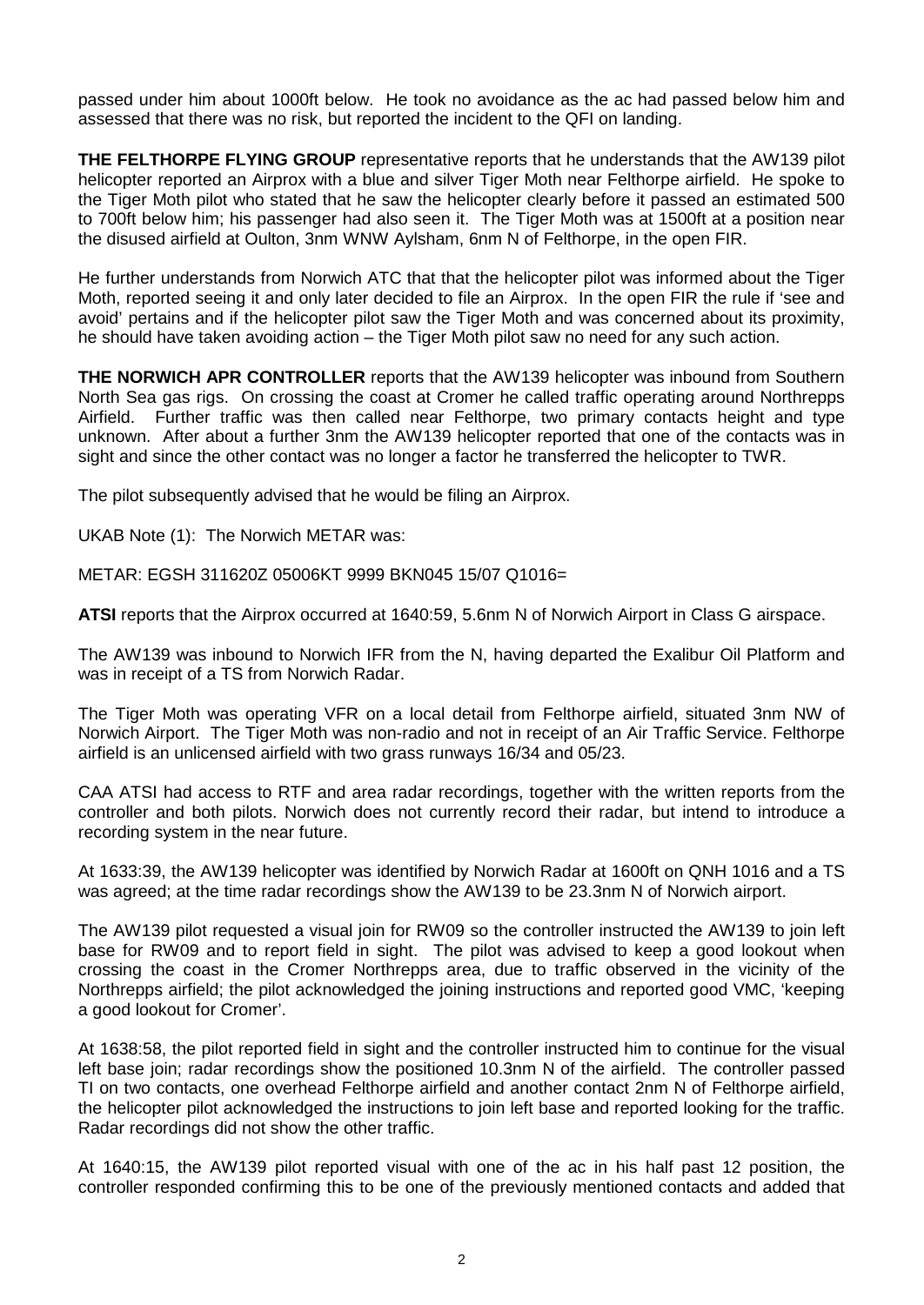the second contact was heading to the W of Felthorpe and was no longer a factor. The AW139 was then transferred to the TWR.

The AW139 pilot's report indicated that shortly after being asked to change frequency, the crew identified the other ac as a bi-plane on a converging course and they took avoiding action. At 1640:59 the AW139 is observed commencing a R turn, altering course from 180 to 248° and indicating FL015 (converts to an alt of 1581ft, QNH 1016 with 1mb equal to 27ft). This is considered to be the position of the Airprox.

At 1641:27, radar recordings show the AW139, 5nm NW of Norwich airport turning L towards the airfield indicating FL015.

At 1642:02, radar recording, shows the AW139, 3.7nm NW of the airfield indicating FL012. Another contact then appears in its 5 o'clock at a range of 1.1nm. The two ac are on diverging tracks and it is thought likely that the second contact is the Tiger Moth.

The Airprox occurred in Class G airspace, when the AW139 was in receipt of a TS, and the Tiger Moth being non-radio and not in receipt of an ATS, came into close proximity. CAP774, UK Flight Information Services, Chapter 3, Page 1, Paragraph 1 and 5, states:

'A Traffic Service is a surveillance based ATS, where in addition to the provisions of a Basic Service, the controller provides specific surveillance derived traffic information to assist the pilot in avoiding other traffic. Controllers may provide headings and/or levels for the purposes of positioning and/or sequencing; however, the controller is not required to achieve deconfliction minima, and the avoidance of other traffic is ultimately the pilot's responsibility.

The controller shall pass traffic information on relevant traffic, and shall update the traffic information if it continues to constitute a definite hazard, or if requested by the pilot. However, high controller workload and RTF loading may reduce the ability of the controller to pass traffic information, and the timeliness of such information.'

The Radar controller passed TI to the AW139 pilot, which aided the pilot's situational awareness and probably assisted him in acquiring the Tiger Moth visually and taking appropriate avoiding action.

UKAB Note (2): The recording of the Cromer radar shows the incident. The AW139, squawking 0241with Mode C indicating FL015 approaches the CPA from the N (tracking 190°) and commences initially a right turn at 1640:44 onto 230°. At 1641:16 it reverses to the L to pass closely behind a primary-only contact that pops up in its 11o'clock at a distance of less than ½nm and initially tracks W before disappearing for 2 sweeps. At the 1641:46 just after the ac had crossed the primary takes up a heading of 195°. Since the primary had disappeared at the CPA the lateral separation could not be measured accurately but is estimated as being 0.2nm; the AW139 was at FL014 at the CPA but the vertical separation could not be determined.

## **PART B: SUMMARY OF THE BOARD'S DISCUSSIONS**

Information available included reports from the pilots of both ac, transcripts of the relevant RT frequencies, radar recordings, reports from the air traffic controller involved and reports from the appropriate ATC and operating authorities.

This incident took place in Class G airspace where 'see and avoid' is the principal method of collision avoidance. Members noted that as a result of accurate and timely TI by Norwich APR, the AW139 crew had the Tiger Moth in sight throughout the evolution and having it, at least initially, on their right were obliged to give way to it under the RoA (Rule 9 (3)) and manoeuvred their ac in good time to do so. Members also agreed that the Tiger Moth pilot had most likely not seen the helicopter as he headed E since; had he done so, he would not have initiated the tight turn back towards it. This turn, Members suggested, had surprised the helicopter crew but, although the Tiger Moth was by then on